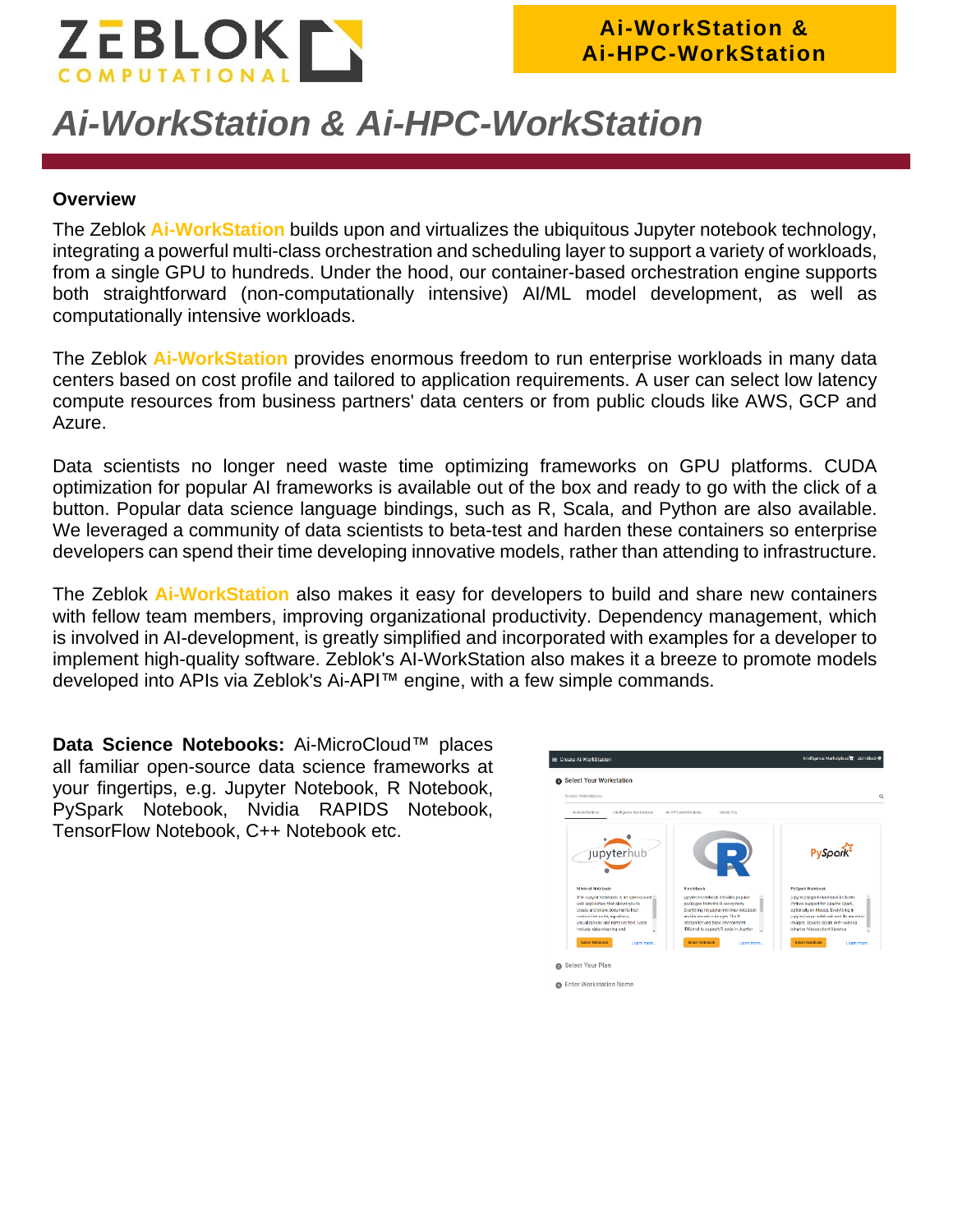

**Intelligence Marketplace:** Zeblok's Intelligence Marketplace provides easy access to a growing library of proven, original AI algorithms. Quality is ensured by our curation process, including closed loop validation, providing algorithm creators with a means of commercialization not previously available. We ensure that algorithms are easy to read, easy to use and easy to share. These include:

- Ai-Rover™ Notebook: Data Comprehension/Visualization Tool
- Ai-Rover™ Notebook For Time Series Data: Automated Predictive Model Builder

**High Performance WorkStation:** Zeblok enables you to seamlessly scale highperformance computing (HPC) trend. Access HPC resources via a Jupyter Notebook.

One-click scalability for AI workloads.

**Model Zoo:** Algorithms created and tested on Zeblok's Ai-MicroCloud™ by independent software vendors (ISVs), AI startups and renowned academics are available in the Model Zoo for trial and commercialization purposes.